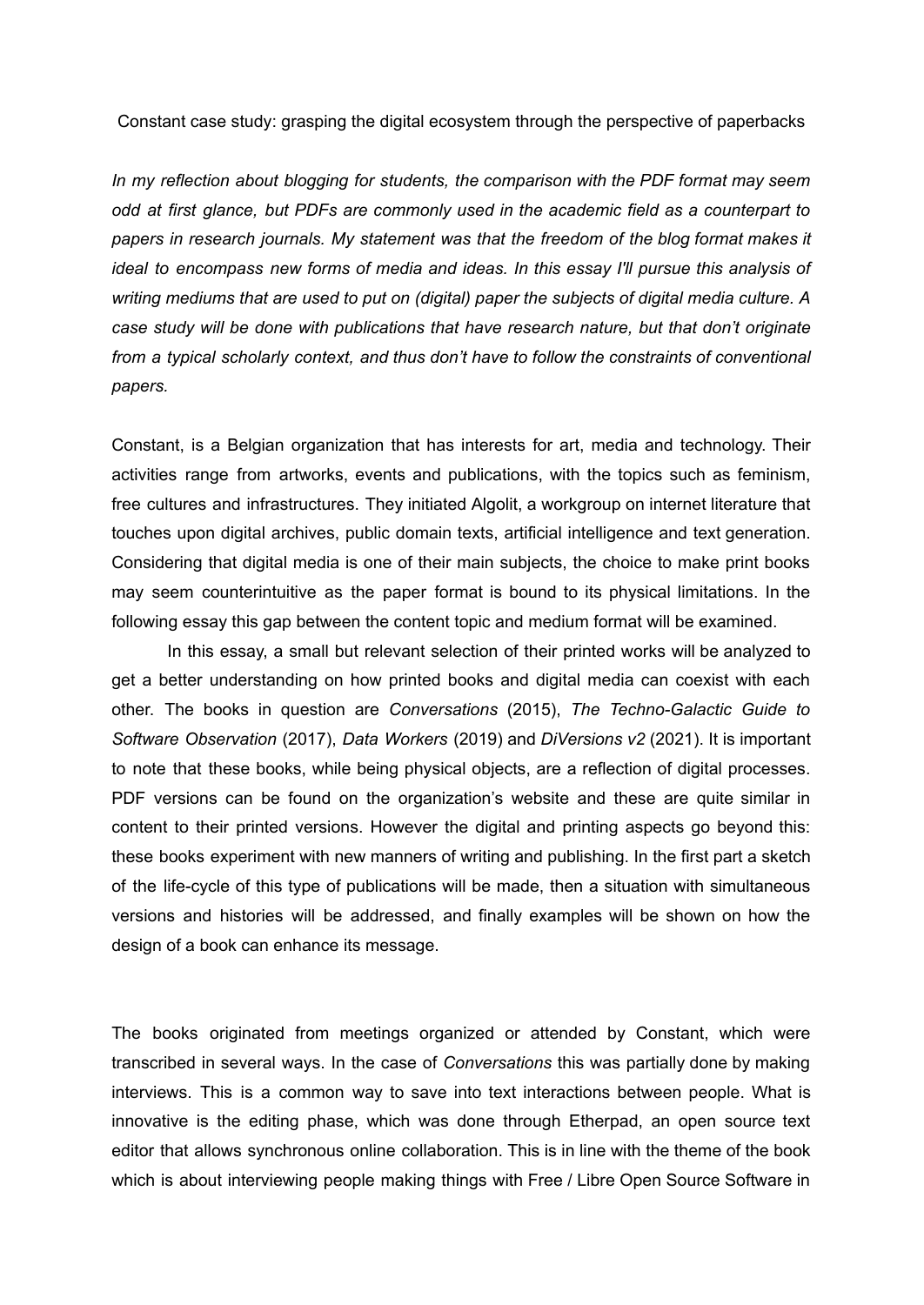the context of graphic design. The book was also made in the same line of thought, using F/LOSS layout tools such as Pandoc and LaTeX, and the process is explained in an interview too  $(p.333-343).$ <sup>1</sup> The visuals also reflect this, the book contains diagrams schematizing the workflow (p.345-349). The artworks on the cover page of each interview are also open source, as they are generated from a tool based on Processing. The cover page design is weaved across the corresponding interview: it is a collage of small patterns which are also used to represent each speaker through the text. This use of visuals to indicate the speaker looks similar to the use by websites of randomly generated avatars assigned to their users.<sup>2</sup> The source files of this book are published on Github, and if one knows a bit how to use these tools, they could generate a new version of the book. The other publications in this essay also use a similar workflow with collaborative and open source tools.

At the time of writing this essay, the webpage containing Constant's publications was unavailable due to a *count(): Parameter must be an array or an object that implements Countable* error. This is unfortunate, but quite handy to illustrate one of the main advantages of the paper format: it can get damaged but is in general quite persistent whereas digital content can be unstable. The online data visualization magazine *Nightingale* announced the project of creating a paper counterpart, and the reasons behind it are probably quite similar to the intentions of Constant. $3$  The reasoning is that the paper medium is suited for archival purposes, but also because it allows physical interactions: it feels inviting to read and more natural to share.

Regarding the archival quality, an earlier publication from Constant, *Cyberfeminism* (2001), was made available online sixteen years later as a PDF. <sup>4</sup> This file is not born-digital like the other works presented in this essay, but the file is a scanned facsimile of the paper book. This digital version of the book digitizes to some degree the physical aspect, even if it

<sup>2</sup> Bullingham, Liam, and Ana C Vasconcelos. "'The Presentation of Self in the Online World': Goffman and the Study of Online Identities." *Journal of information science* 39.1 (2013): 101–112. Web. <sup>1</sup> The XPUB SWAAT#00 (2021) publication by the experimental publishing traject of the Piet Zwart Institute give more context on these tools. https://hub.xpub.nl/sandbot/SWAAT/00/SWAAT-00.pdf

<sup>&</sup>lt;sup>3</sup> "A magazine would transcend search engines and optimize chance interactions. While a print publication would need a limited print-run, its distribution in shops and booksellers opens our potential influence and creates many new opportunities, [and it] establishes a more archival version of our work into the printed record. We keep magazines for longer. We leave them in places to be chanced upon. We loan them to our friends. Physical objects hold a different place in our homes and in our lives. They are tangible in a way that the digital world can never replace. Creating a print version also allows us to archive our thoughts in a more lasting way. One of our focuses will be to ensure that print issues of Nightingale can be available in libraries and schools. This will help to spread our ideas and influence outside of our professional bubble and it will provide students and researchers a way to access our work in a new format" Jason Forrest and Mary Aviles, The future of Nightingale, May 23, 2021. https://medium.com/nightingale/the-future-of-nightingale-628dca6e2d48

<sup>4</sup> Archive available on: https://video.constantvzw.org/Cyberfeminisme/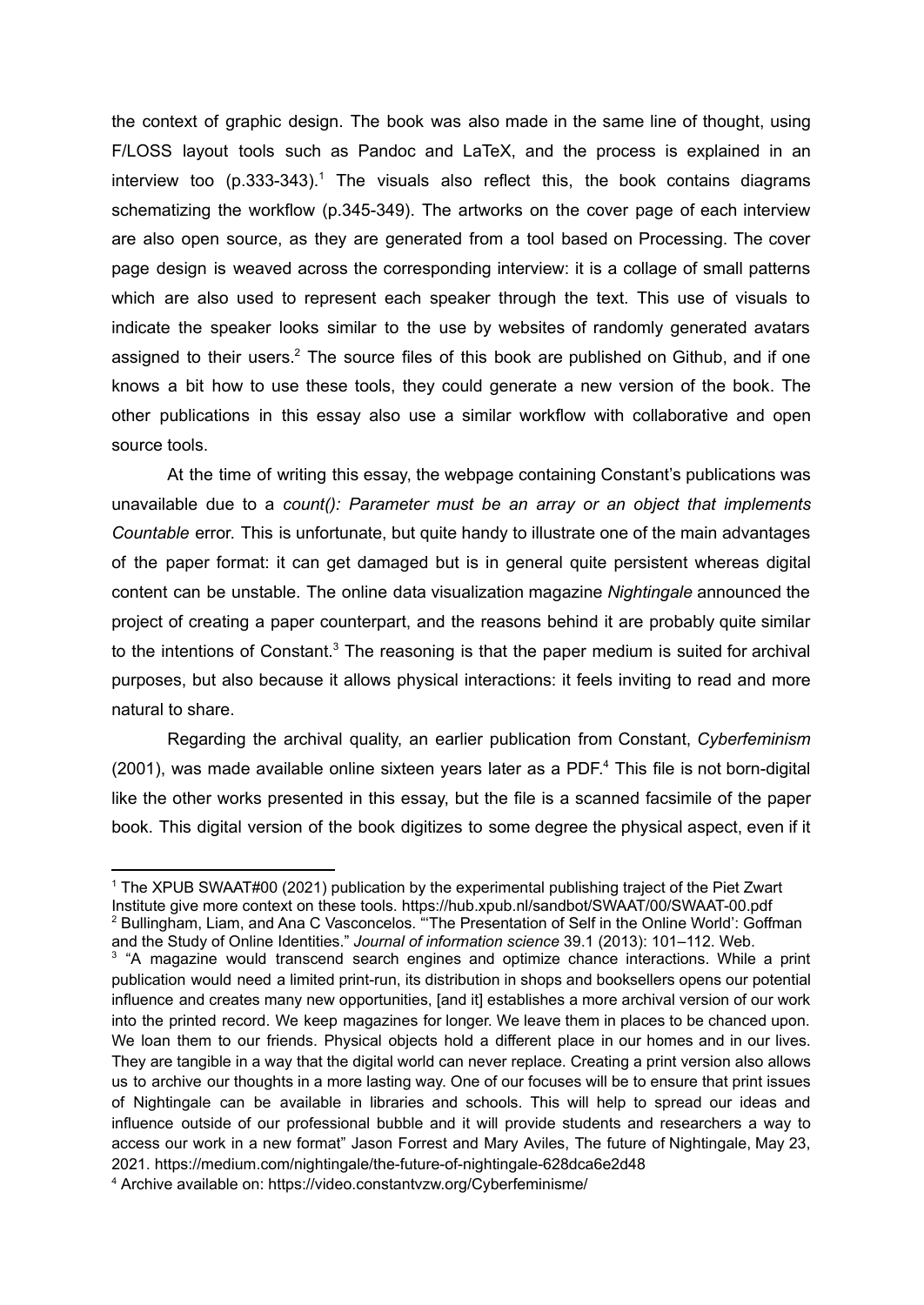is a PDF on a screen, the materiality can be seen. The paper book was accompanied with a CD-ROM with a hardware design printed on it, it was placed in the book cover and got photographed with the PDF. The files stored on it are not in this PDF, but are also made available online now. Another archiving initiative from Constant is *Verlag*, an online repository of texts that were written for their books, websites and other occasions. <sup>5</sup> The texts of the different books can be found now at one place and can be arranged in a lot of different manners. The digital medium is used here to transcend the finite and fixed aspects of the book format.

The website's interaction design however is not in total disconnection with the paper book format: each text entry is represented with a rectangle of proportions similar to the A4 paper format, though there are some variations in size, color and orientation. When interacting with them, these rectangles are stacked depending on the theme, author, year, license and project. The inspiration of stacks of papers seems evident. It could be compared to the BumpTop interface where files were given physical properties and the user could use it in a similar way as working on a desk.<sup>6</sup> The archive looks less abstract and distant thanks to this, all its content is piled in an aesthetic manner in front of the user's eyes. Aspects of the paper and online format are reunited in this platform, but it doesn't stop here, the texts in this digital archive were republished again in paper format during print parties.<sup>7</sup> These texts thus exist in a plethora of formats, digital as well as physical.

*DiVersions v2* (2020) is a new version of the book *DiVersions* (2019)*,* they both also have an online version, as PDFs as well as source files, but also as a website.<sup>8</sup> On the cover, dustjacket, and regularly in the pages, there are links to the source material. Because it is hosted on Gitlab, which keeps a history of file edits, the work-in-progress versions are also accessible. The making process can be traced back through time and examined. Design choices reflect this, in the first version the cover design has a screenshot of the edit history, showing the who and when changes were made. In the second version the cover shows a distorted view of the glossary, where changes and additions between two different versions

http://blog.osp.kitchen/works/constant-verlag.html

<sup>5</sup> Verlag: https://www.constantvzw.org/verlag/spip.php?article106

<sup>&</sup>lt;sup>6</sup> Agarawala, Anand. "Enriching the Desktop Metaphor with Physics, Piles and the Pen." University of Toronto, 2006.

<sup>7</sup> Open Source Publishing blog, "About Constant Verlag", 2006.

<sup>&</sup>lt;sup>8</sup> https://diversions.constantvzw.org/wiki/index.php?title=Main\_Page

Some more nuance on the matter: "Still, ePub is a lot more interesting than the awkward pseudo stability of the Portable Document Format (pdf), thanks to its closeness to HTML. If you consider ePub as a portable website, you can imagine how it is a much better starting point for hybrid forms of publishing, between continuous and discontinuous bookforms." Alessandro Ludovico, Conversation on publishing, remixing and The Death of the Author. Interview with Constant (An Mertens, Femke Snelting) in: Hacktivism, Neural 52, autumn 2015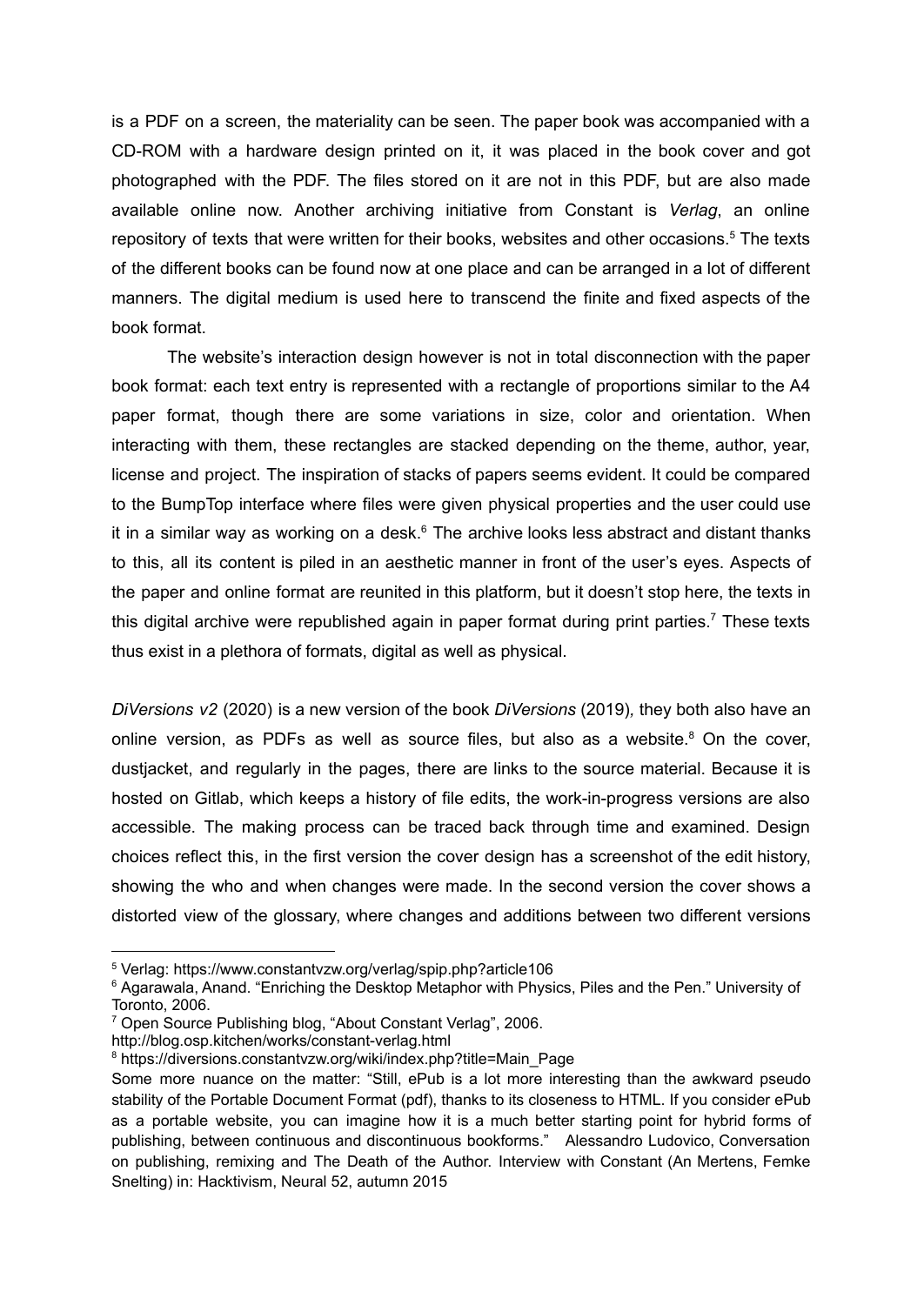are highlighted or in strikethrough formatting. The always changing nature of the immaterial files is thus embodied in the book.

There are different versions, physical as digital, but the content of each of these versions also contains different versions: translations of articles and essays are put next to each other. The title on the spine is "DiVersions / DiVersions / DiVersies v2", standing for English, French and Dutch, languages in which the content is written. The use of more than one language makes it more accessible.<sup>9</sup> The title sounds similar to the word "diversity", which is one of the main themes of the book (p.8). The content addresses the plurality of things in the digital era, discussing subjects such as naming conventions, archive databases, diversity, open source and (de)colonization.

One difference between the two versions, which falls under this essay's questions about the digital versus paper mediums, is the addition in the new version of an *omissum.* This concept was invented as a solution for the problematic situation that the team behind the books faced: the uncovered racist revelations on an historical figure, Paul Otolet, whose contributions were written about multiple times with a positive light. To correct this, a text, the omissum, was written to address these points and make the reader aware of the colonial nature of Otolet's framework. In the case of a website, the content can easily be modified, in paper, this is more difficult. New editions or errata can fix it to some degree, but the error is already printed black on white, irreversible and in the bookshelves of many. As a remedy, to access back these bookshelves, the idea is to disperse the omissum, by printing or slipping it in other publications. 10

While it is meant to counter limitations of the physical medium, it was also found to be useful in the online space. At the top of the webpage of Algolit's *Data Workers* publication, in which Otolet's work was written about, a note redirecting to the omissum was added. On his Wikipedia page too, the omissum is referenced.<sup>11</sup> When Constant made their announcement about the omissum, a screenshot accompanied it, showing the version history of Otolet's Wikipedia entry, with the revision where the omissum gets added.<sup>12</sup> The imagery of revision history was used earlier with the first book cover to express the concept of different digital versions in time of the content. However this time, this visual gets a new layer of meaning: besides being changes in version history, it changes History. The omissum rewrites the depiction of the past into a less biased grasp.

<sup>9</sup> Citation from Constant on the backcover of *Cyberfeminism* (2001) "This is a book of translations because translation permits dissemination"

 $10$  Diversion v2, "We invite you to adapt and rewrite this omissum and insert it into other publications that might need it" (p.163)

<sup>11</sup> https://en.wikipedia.org/w/index.php?title=Paul\_Otlet#cite\_note-omissum-14

<sup>&</sup>lt;sup>12</sup> Paul Otlet: An Omissum, https://constantvzw.org/site/Paul-Otlet-Un-Omissum.html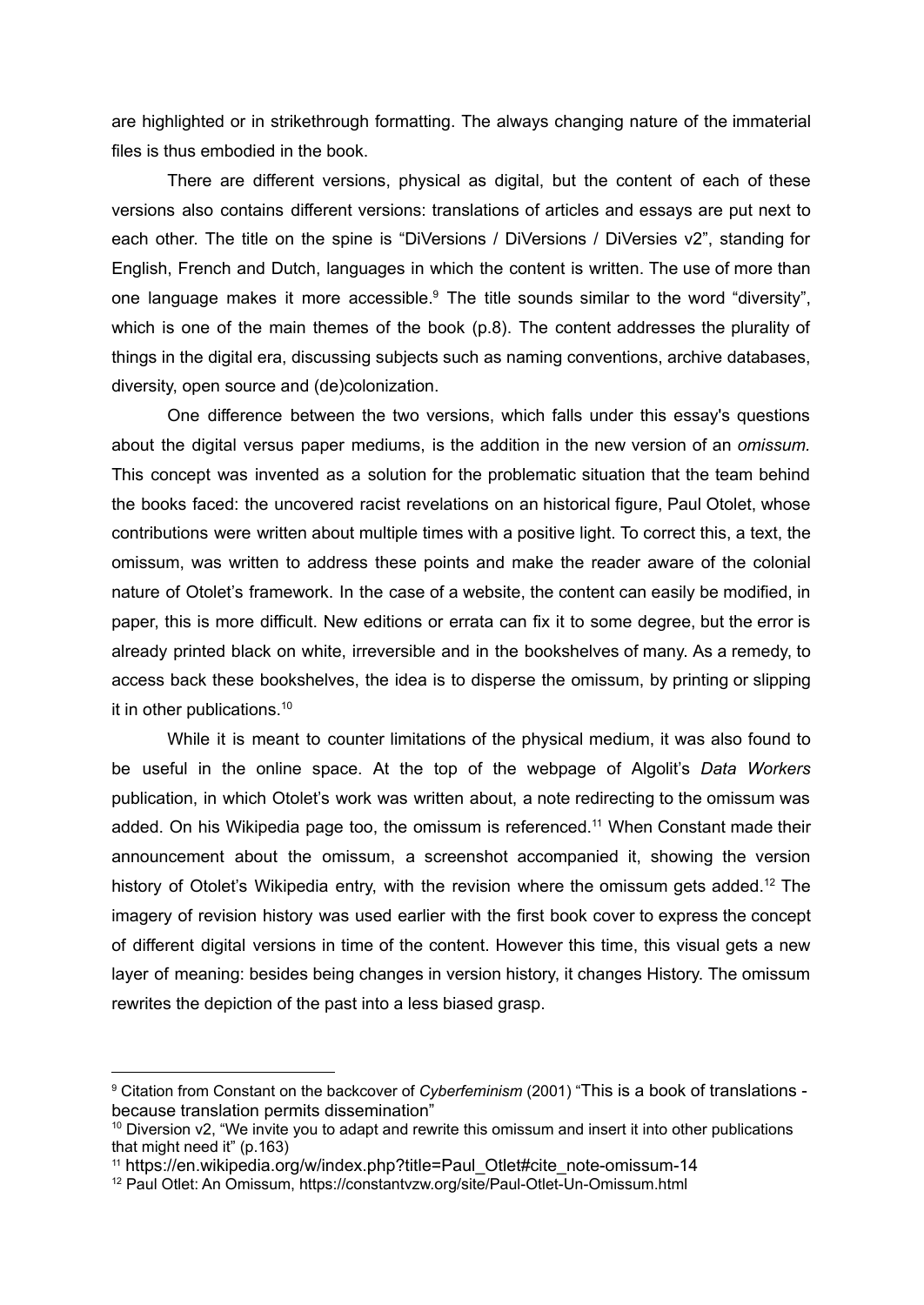To have new and deep perspectives, the methods from the *Techno-Galactic Guide to Software Observation* can be useful. It is a book of a small size, easy to carry and to read handheld. It can be consulted anywhere and used for anything. It is practical and user-friendly: there is space to write in it, it refers to useful sources ranging from technical websites to scholarly publications, there are plenty of code snippets explained in small steps, there are a lot of examples, warnings and tips to guide the reader.

Through the pages, different icons are used to indicate the purpose of paragraphs. Interrogative words are used for this, which are clarified with a symbol, such as for how (key), what (interrogation mark), who (little human) and when (clock). One could say the reading experience is similar to the visual flow of users looking at digital interfaces, visual querying of icons is used to find specific types of information. Other icons are used to convey broader concepts, such as urgency (exclamation mark with question bubble), warning (wavy road) and remember (arrow towards a hole). These are there to guide the thinking of the reader in a good direction, the icons also use navigation metaphors.<sup>13</sup> The remaining icons give extra information or context, such as example (multiple readings with an E), note (mouse cursor on text) and see also (floating and glowing eye). The later ones, with the cursor and mysterious eye have a more techno- and galactic feel.

Overall the icons use commonly used symbols, therefore creating a universal visual language for the book. The art of the guide's cover has these icons as well, but don't serve this text annotation goal. Different alterations of them are shown, such as the steps to make them by combining shapes. Through this the creative process can be reconstructed and insights in the design choices can be gained. Some shapes are reused through the icons, and new icons tend to be derived from another one. It can be said that a visual grammar is created.

An interesting layout arrangement is the chapter "useless scroll against productivity" (p.79-83), where it is blank, and the reader has to turn empty pages. The digital type of content interaction, that is typically used in media providing mobile apps, is transposed in a quite truthful manner in the book format<sup>14</sup>. Not only it illustrates this digital phenomenon through experience, but it also serves well the usage meant of this guide. The chapters are practice oriented, they contain thinking exercises or activities to carry out, therefore the reader will concentrate on a handful of pages. Browsing the methodologies to find one that's the most applicable to the situation is fine, but if the reader was mindlessly flipping through the pages, the sudden disappearance of the content with this chapter will cause them to be in a state of attention again.

<sup>&</sup>lt;sup>14</sup> Lupinacci, Ludmila. "'Absentmindedly Scrolling through Nothing': Liveness and Compulsory Continuous Connectedness in Social Media." *Media, culture & society* 43.2 (2021): 273–290. <sup>13</sup> Marcus, Aaron. "Metaphor Design in User Interfaces." *Asterisk* (New York, N.Y.) 22.2 (1998): 43–57.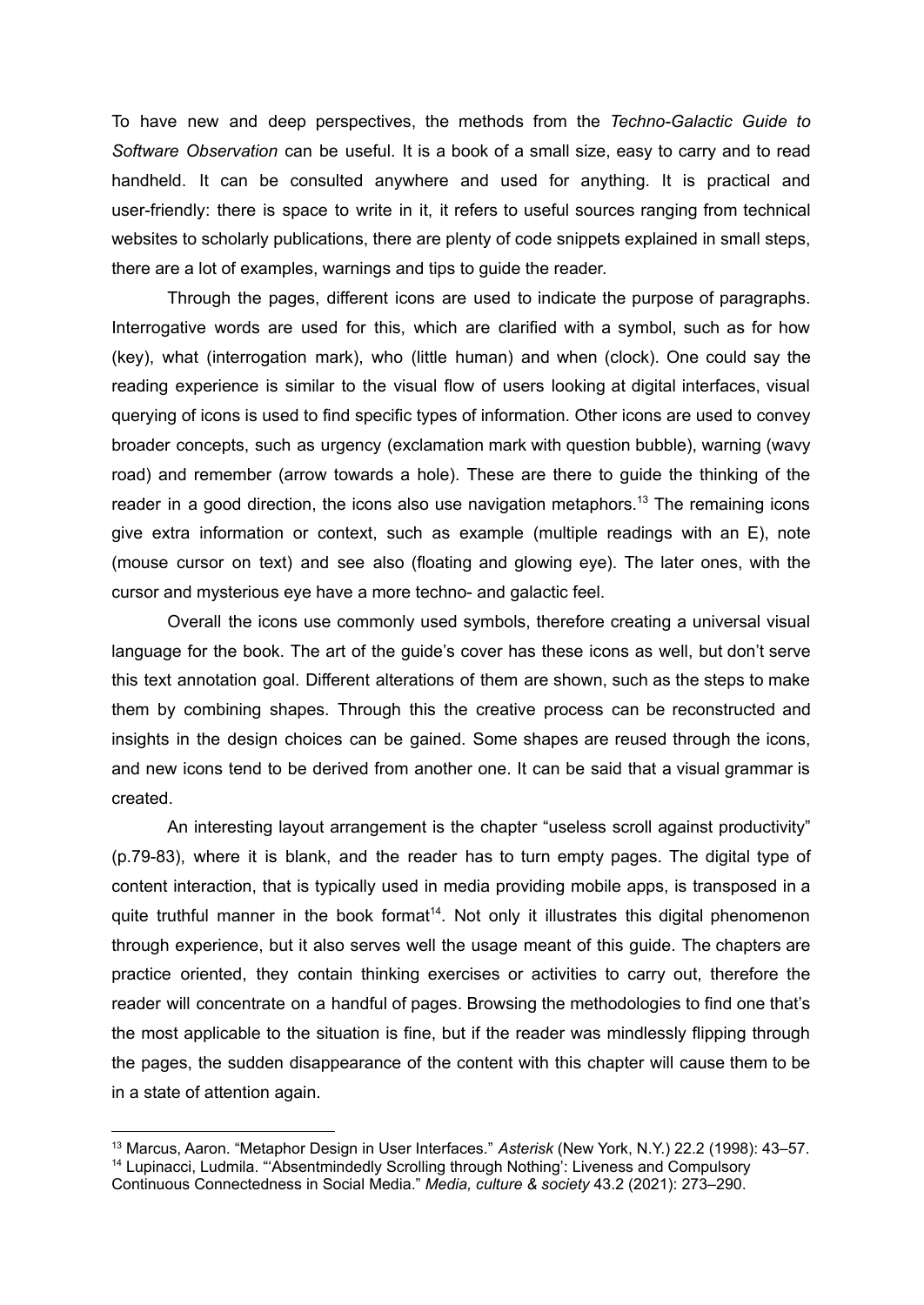The book came with sticky tabs already placed at the main sections.<sup>15</sup> Guides often have notches in the paper to indicate the index, this is a premeditated design decision. The sticky tabs allude to a later addition of them. It could be interpreted as a guide being passed down from a techno-galactic observer to a new reader. This idea of antecedence suits the nature of the book. It has the goal of transmitting ideas and methodologies developed during the Constant meetings, to disperse these concepts and let them be used in new ways by the reader to help with understanding the things they are facing. The setting of the Techno-Galactic Software Observatory, that takes from fictive futuristic space exploration narratives, allows to create a distance between the common reality, the reader looks through this new lens at ordinary things with a new and more critical perspective.

While the guide is about "software", the scope of what's designed as "software" in this book is conceived as a broad concept. Lot of things can fall under this placeholder word, the frameworks and methodologies could be applied to study games, augmented reality artifacts, digital humanities tools, administrative protocols, online exhibitions, internet culture, discussion forums and everything that is loosely related to the digital. For example, the book analyzes in this way the *Walk-In Clinic* meetings (p.168), a geometry ruler (p.182) and an elevator (p.196). The methodologies are classified in seven categories: encountering things, looking at time, writing exercises, studying behavior, drawing flows, furtive observation and making collections. In total there are forty methods, it's a swiss knife to dissect the unknown, to understand technology.

Expanding on this quest to know more on technology, the "Data Workers" exhibition reveals insights in the algorithmic systems that humans are nowadays exposed to, by using the literary medium to show the invisible systems with the use of words. With the initiative Algolit, multiple artworks and podcasts were made to provide context on how these digital practices work. The works touch on topics such as dataset creation and cleaning, bias in data, classification and machine learning, text generation, natural language processing, AI assistants, digitization, public domain texts, statistical text analysis. <sup>16</sup> A glossary in the publication introduces these concepts to new readers. Weras the Software Observatory has a general scope, the *Data Workers* publication, which documented the meetings, artworks and podcast, gives tools to critically understand the aforementioned technologies that are invisible to the naked eye. Constant is the subject of similar algorithmic systems: when looking for information for this essay on these books, the search engine gave some results

<sup>15</sup> An interesting design choice was made too In *DiVersions v2*, for the online interactive artwork "Samsara Series: Blanke Rites" (p.95, p.105) am image is printed on a paper flap. Lifting it will show the reader the link to the digital artwork www.samsaraseries.com by Arshia Ali Azmat and Hari Prasad Adhikari Sacré.

<sup>&</sup>lt;sup>16</sup> For example of some of these practices, Pittman, Matthew, and Kim Sheehan, "Amazon's Mechanical Turk a Digital Sweatshop? Transparency and Accountability in Crowdsourced Online Research." Journal of media ethics 31.4 (2016): 260–262. Web.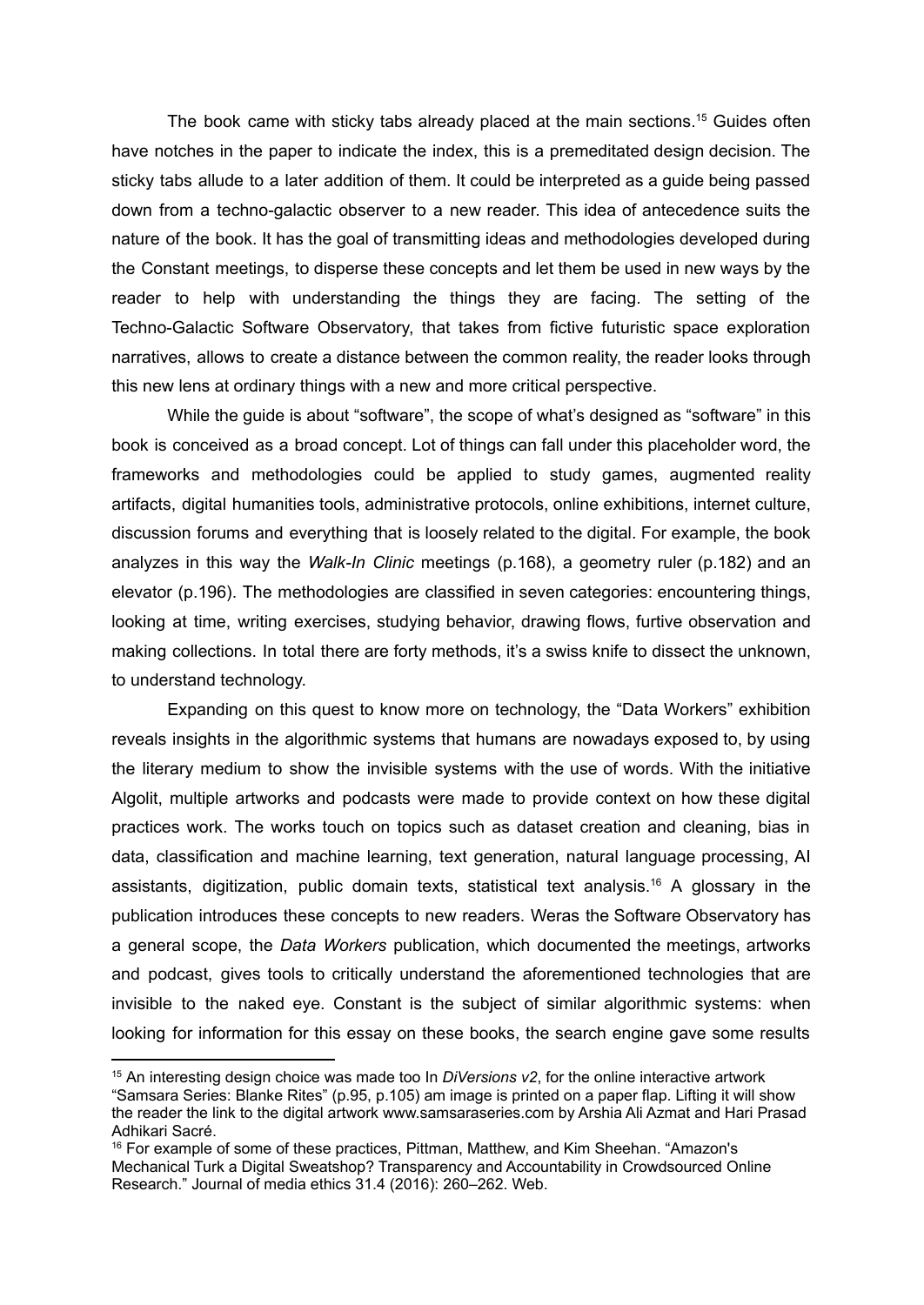to translation machines.<sup>17</sup> It seems that because of the CC4r free copyleft license and the multilingual nature of the organization, the content of their website has been indexed with the corpora the language tool. This resulted in excerpts of texts written by Constant being shown in examples of an online translation dictionary.

These aggregations of text and data often are saved in a plain text format, which is also the format chosen for this publication. As a consequence there are no images nor text formatting.<sup>18</sup> Instead Unicode symbols are used for visuals and Ascii art to make the titles stand out. It can't be said it is only text, the design doesn't look plain: the text is arranged in wavy columns and there are plenty of ornamentations made from special characters such as equal signs. The publication is machine readable and with no markup, but these design choices may obfuscate it to some degree. The book can literally be considered as being data stored on paper. The texts sometimes can also be interpreted as being a sort of paper programming language. Even if the text on paper is unchangeable, there is still a bit of modularity by using text and code editing conventions. In the guide there are instructions or variables between square and angle brackets, such as "[insert name]" (p.69, p.141), giving it a modular property. The use of compositions from Ascii monospace characters can be found in the other publications, such as the header of *Conversations* and schematizations of table, tree hierarchies and lofi-layouts for a proposal in *DiVersions v2* of a "promiscuous browser" (p.79-92). <sup>19</sup> The use of typically digital elements, such as plain text, in these paper publications serves a meta purpose, but also an aesthetic one or to express ideas that would have been difficult otherwise.

These books incorporate digital aspects in their paper format, by using links, icons, variables and plain text, but the books themselves are also reflections on digital media: they are made by online tools and are stored as digital files. Not only do these books show that digital and physical versions can coexist, but also complete each other. Works such as *Cyberfeminism*, *Verlag* and *Omissum* show a cyclic interaction between the two mediums, which allows archiving, rearranging and rethinking texts. The texts of these books touch on these subjects, they present a lot of ideas, but ideas also emanate from the experience of putting

<sup>17</sup> https://context.reverso.net/translation/english-dutch/worksession. The first example is from on of their projects ("Worksession 2018 Alchorisma alludes to the relationships between algorithms, charisma, rhythm, alchemy and karma." / "2018 Alchorisma is een verzonnen woord dat verwijst naar de relaties tussen algoritmes, charisma, ritme, alchemie en karma.", it isn't totally useful, as the queried weird "werksessie" isn't present in the translation). In a later example Constant is even named ("Worksessions are intensive transdisciplinary moments, organised twice a year by Constant." / "Werksessies zijn intensieve transdisciplinaire momenten die Constant twee keer per jaar organiseert.")

<sup>&</sup>lt;sup>18</sup> Except for the sponsor logos

<sup>&</sup>lt;sup>19</sup> can also be seen on https://diversions.constantvzw.org/wiki/index.php?title=Promiscuous\_browser